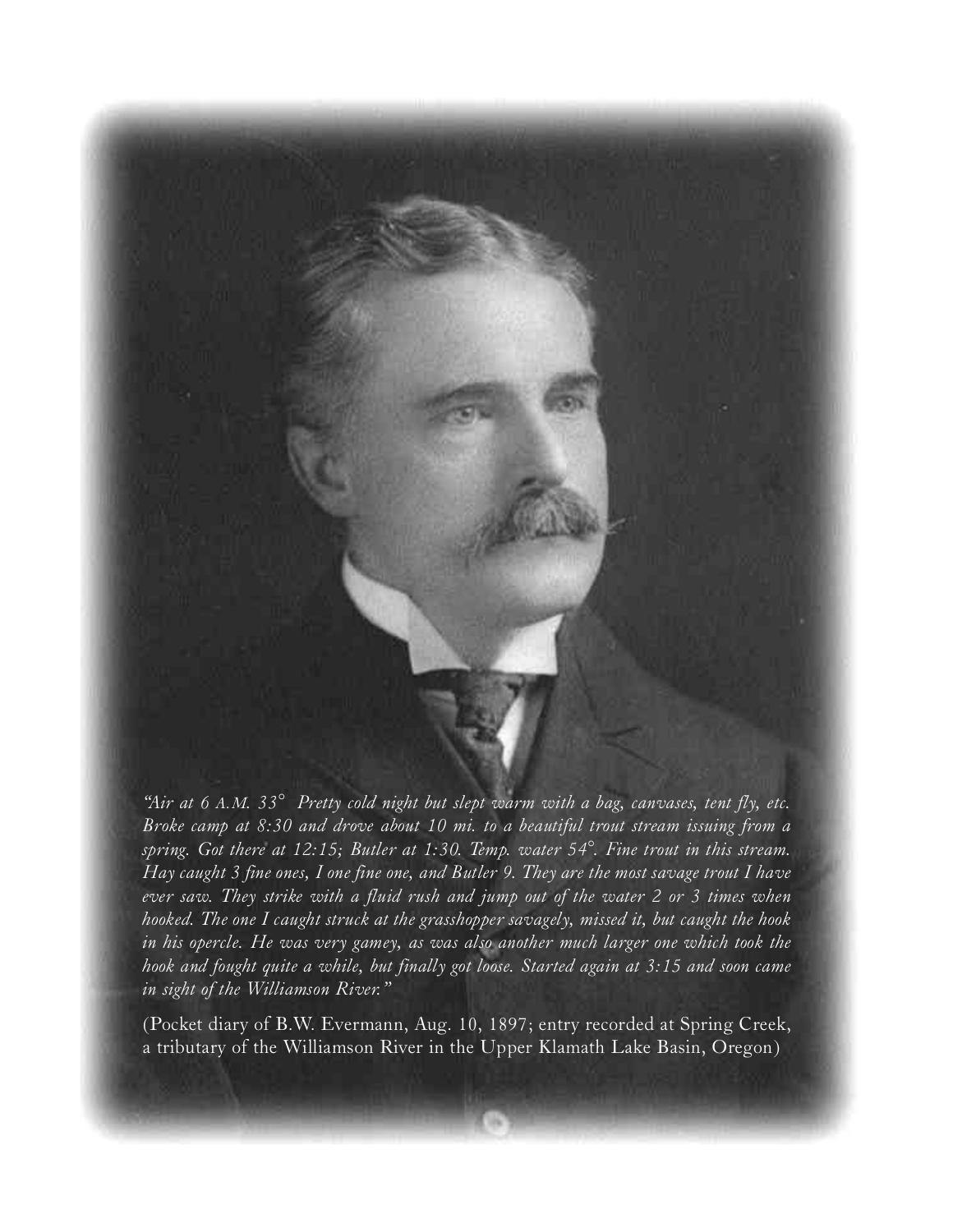# Walking in 100-Year-Old Footsteps in Southern Oregon

Jay DeLong

P. O. Box 8902, Lacey, WA 98509 thirdwind@att.net

arton Warren Evermann (1853-1932, Figs. 1 and 8) was a naturalist for the U.S. Fish Commission, the precursor to the U.S. Fish and Wildlife Service and the National Biological Service. In arton warren Evermann (1853-1932, Figs. 1 and 8)<br>was a naturalist for the U.S. Fish Commission,<br>the precursor to the U.S. Fish and Wildlife<br>Service and the National Biological Service. In<br>1896, Evermann and five other natu of ten locales in Idaho, Oregon and Washington to determine their feasibility for fish culture. Evermann coordinated these surveys, but did not participate in all of them. He directed S.E. Meek and A.B. Alexander to visit Upper Klamath Lake, Oregon, to determine the success of an 1889 stocking of whitefish (where they found out that none of the 400,000 fish had survived to spawn). Meek and Alexander sampled fish from the lake and reported their observations to Evermann, who published them with Meek in the *Bulletin of the United States Fish Commission* in 1897. That year, Evermann himself traveled through the Upper Klamath Lake region and recorded his observations in a personal pocket diary.

In July 1997, five NANFA members, with a photocopy of Evermann's diary in hand, celebrated the centennial of his travels through southern Oregon by visiting several of the sites he described. The original diary is kept at the California

*Fig. 1.* B.W. Evermann, Oct. 10, 1905. Courtesy of Evermann Collection, Special Collections, California Academy of Sciences.

Academy of Sciences' archives in San Francisco. Dan Logan (Santa Rosa, CA), who spent several years studying the history and fishes of the Klamath Lake Basin,

obtained a copy and was our guide on this trip. Joining Dan were Louise Christensen-Zak (Bothell, WA), Norm Edelen (Portland, OR), Lisa Hayashi (Portland, OR), and myself.

The Upper Klamath Lake Basin we saw was very different than the one Evermann described 100 years earlier.

### History of the Klamath Basin

During the last ice age, precipitation and mountain runoff created many large lakes. In Oregon, none was larger than the 1,100 square-mile Lake Modoc, one-million years in the making, and ten times the size of present day Upper Klamath Lake. It was in this ancestral lake, located in what is now northern California and southern Oregon, that the Klamath Basin's famed redband trout, bull trout, and suckers evolved. When the climate changed and became drier about 11,000 years ago, Lake Modoc receded, creating many of the Basin's lakes, rivers, and valleys. Winter mountain runoff and springs continued to fill the channels and lakes left by Lake Modoc's retreat, enabling them to survive while ones located further east evaporated. By the time white explorers first arrived, the Klamath Basin-described as a "western Everglades"—was a huge expanse of more than 350,000 acres of lakes, rivers, marshes, wet meadows, and seasonally flooded basins.

Currently, less than 75,000 acres of wetlands remain in the Klamath Basin because, in 1905, the states of California and Oregon ceded the "good land [that] lay wasting beneath the surfaces" of Klamath Basin wetlands to the United States for reclamation. The U.S. Bureau of Reclamation subsequently created the Klamath Project to provide land and water for agriculture. Over the past 100 years, rivers were dammed,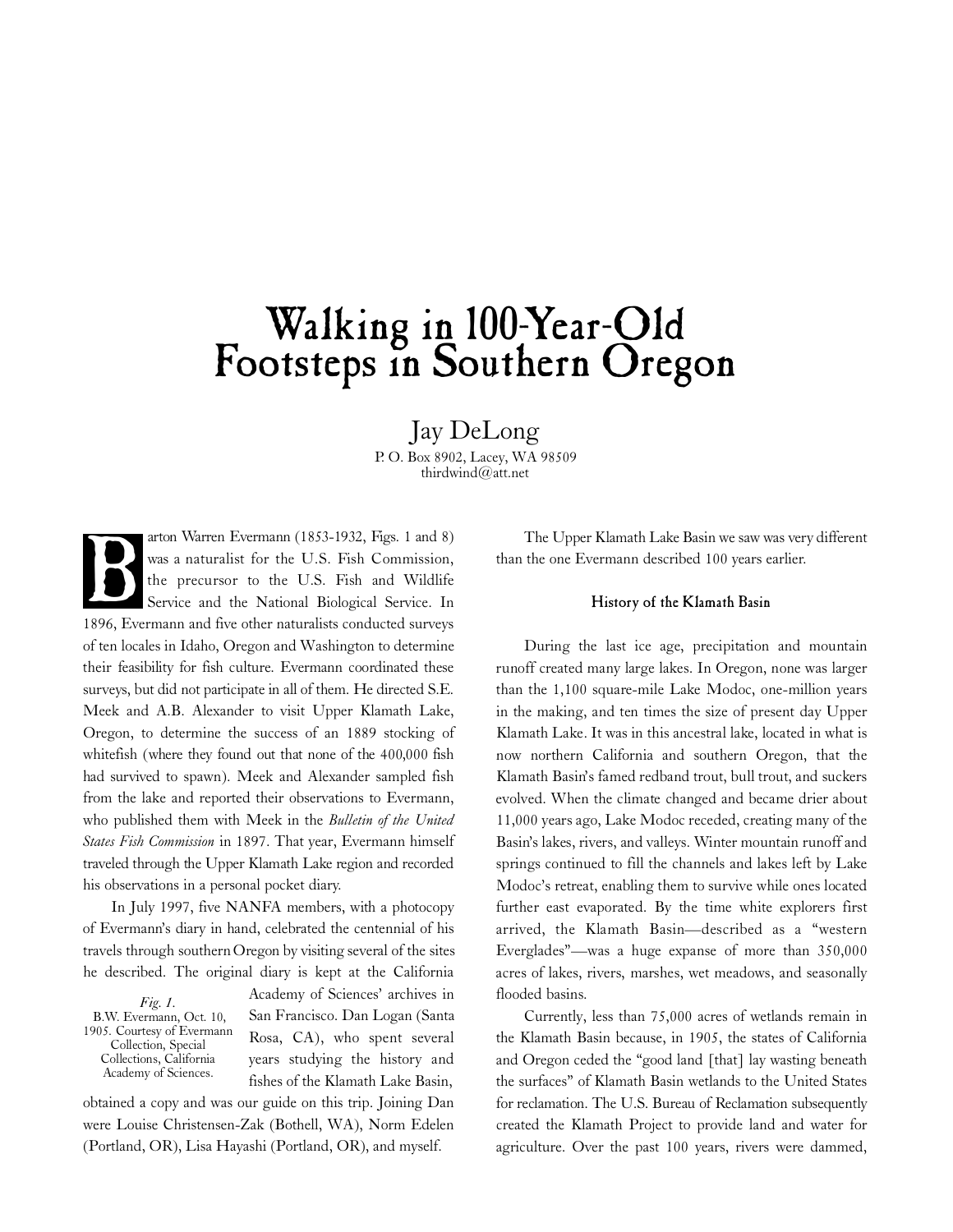

*Fig. 2.* Map of Upper Klamath Lake, Oregon, including its tributaries and sites visited in the 1897 and 1997 trips.

diverted and channelized, and 80 percent of this great wetlands system was drained and converted to farmland.

# Upper Klamath Lake

Upper Klamath Lake is a high desert lake (4,300 feet elevation) in south-central Oregon about 30 miles from the California border. The lake is an ecotone, being situated between two different ecological zones. The heavily timbered Cascade Mountains (named for their numerous waterfalls) rise immediately to the west and north (Mount Mazama and Crater Lake are a short drive north). To the east and south is arid sagebrush steppe. The lake is approximately 25 miles long with an average width of approximately eight miles. It is shallow, with an average depth of eight feet. The town of Klamath Falls is located on the south end at the lake's outlet. The lake drains south into Klamath River, which flows into California and to the Pacific Ocean.

Major rivers in the Upper Klamath Lake Basin are shown in Fig. 2. The Williamson River flows from the north. From its headwaters in the north-central part of the Basin, it drains into the Klamath Marsh Refuge. There it breaks up into sloughs and channels, filling the marsh's shallow ponds before continuing southward. The confluence of the Williamson and Sprague is the Basin's greatest source of water, contributing almost half of the lake's total annual water supply. A third major tributary, the Wood River, flows south from the slopes of Mt. Mazama.

An important river to fish and local agriculture is the Lost River. Located southeast of Klamath Lake, Lost River is a sluggish, channelized river connected to the Klamath River via canals downstream from Klamath Falls. The Lost River is a naturally closed sub-basin. Originating at Clear Lake in California, it flows in a 90-mile arc into Oregon, then back again to California where it terminates at Tule Lake, only nine miles from its Clear Lake source. Lost River's downstream flow is controlled by channels and diversion canals to prevent the flooding of reclaimed lands around Tule Lake. Some of this water is channeled into the Klamath River, entering at a point between Upper Klamath Lake and Keno Dam (see "A-Canal" in Fig. 2). The same canals are used to channel Klamath River water into the Lost River when needed.

# Fishes of the Upper Klamath Lake Basin

Over half the fish species in the Upper Klamath Lake Basin are exotic (Table 1). The lake has three endemic (native to the basin only) suckers; two of them—the Lost River (Fig. 3) and shortnose (Fig. 4) suckers—were listed as federally endangered species in 1988. Lost River suckers spawn in the Williamson, Wood, and Lost Rivers, and the springs of Upper Klamath Lake. Shortnose suckers spawn at the same locations, except for the Lost River. The third endemic sucker, the Klamath largescale sucker, spawns in the Williamson and Sprague Rivers.

# 1997 Explorations

After a long drive we arrived in the town of Klamath Falls around 1 A.M. on Friday, July 4. We slept for a few hours, then woke early to begin our exploration of the arid sagebrush steppe that would be our home for the next three days. We knew we'd see fish and other animals we hadn't seen before. During the next three days we visited five sites around Upper Klamath Lake that Evermann mentioned in his diary.

# Site 1. Spencer Creek and Klamath River

*"Got several snakes (Thammopsis), a toad, a cricket frog and a lizard near Parkers. This place is said to be 32 mi. from Ashland and 31 mi. from Klamath Falls. Air at Parker's at 3 P.M. 70°. Started again at 3:45 P.M. and drove to Mr. Anderson (13 miles from Parker's) 18 miles from Klamath Falls or about 1/2 mi. from Spencer Creek. Got there at 7:30 P.M. Good place to camp except dusty. Good water, wood and hay, etc. Did not get to bed till 10*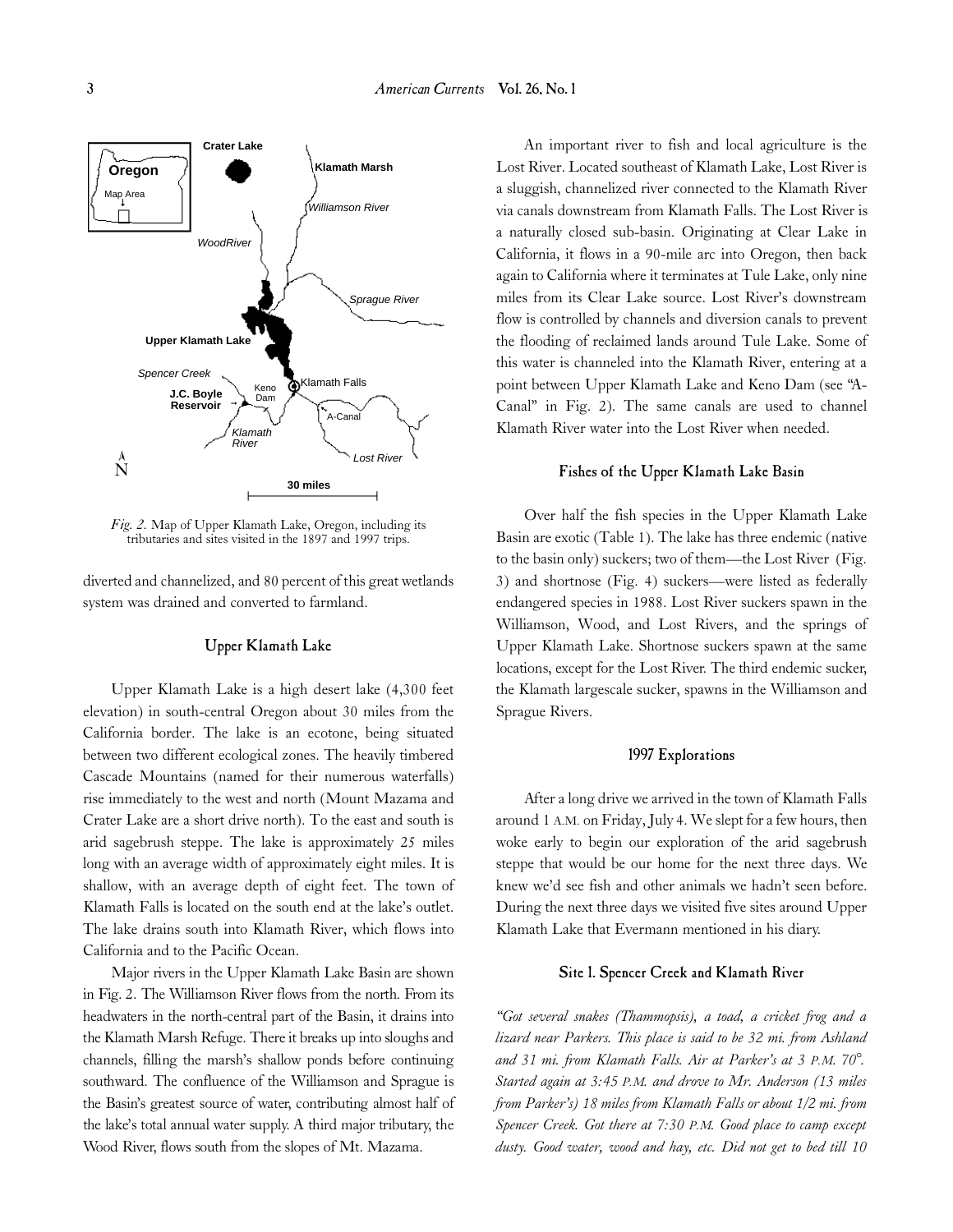

*Fig. 3.* Lost River sucker, *Deltistes luxatus*. Photo by Rollie White, USFWS. Used with permission.



*Fig. 4.* Shortnose sucker, *Chasmistes brevirostrus*. Photo by Rollie White, USFWS. Used with permission.

# *Table 1.* Fishes of the Upper Klamath Lake Basin.

Common Name Scientific Name Comments

Klamath lamprey *Lampetra similis* native/endemic Miller Lake lamprey *Lampetra minima* native/endemic Pacific lamprey *Lampetra tridentata* native; landlocked Pit-Klamath brook lamprey *Lampetra lethophaga* native white sturgeon *Acipenser transmontanus* exotic brown bullhead *Ameiurus nebulosus* exotic

Klamath Lake sculpin *Cottus princeps* 

bull trout *Salvelinus confluentus* native eastern brook trout *Salvelinus fontinalis* exotic brown trout *Salmo trutta* exotic mosquitofish *Gambusia affinis* exotic Klamath largescale sucker *Catostomus snyderi* native/endemic Klamath smallscale sucker *Catostomus rimiculus* native blue chub *Gila coerulea* native/endemic Klamath speckled dace *Rhinichthys osculus klamathensis* native fathead minnow *Pimephales promelas* exotic goldfish *Carassius auratus* exotic exotic **Klamath Lake sculpin** *Cottus princeps* exotic native/endemic slender sculpin *Cottus tenuis* native/endemic marbled sculpin *Cottus klamathensis* native Sacramento perch *Archoplites interruptus* exotic pumpkinseed *Lepomis gibbosus* exotic bluegill *Lepomis machrochirus* exotic green sunfish *Lepomis cyanellus* exotic black crappie *Pomoxis nigromaculatus* exotic white crappie *Pomoxis annularis* exotic largemouth bass *Micropterus salmoides* exotic smallmouth bass *Micropterus dolomieu* exotic yellow perch *Perca flavescens* exotic

channel catfish *Ictalurus punctatus* exotic; discovered in lake in 1997 rainbow trout *Onchorynchus mykiss* native; possibly two forms: resident redband trout (*O. m. newberrii*) and an anadromous form landlocked by Klamath River dams sockeye salmon *Onchorhynchus nerka* exotic; landlocked (kokanee) Lost River sucker *Deltistes luxatus* native/endemic; federally endangered shortnose sucker *Chasmistes brevirostris* native/endemic; federally endangered tui chub **Gila bicolor** Gila bicolor native; nomenclature currently being revised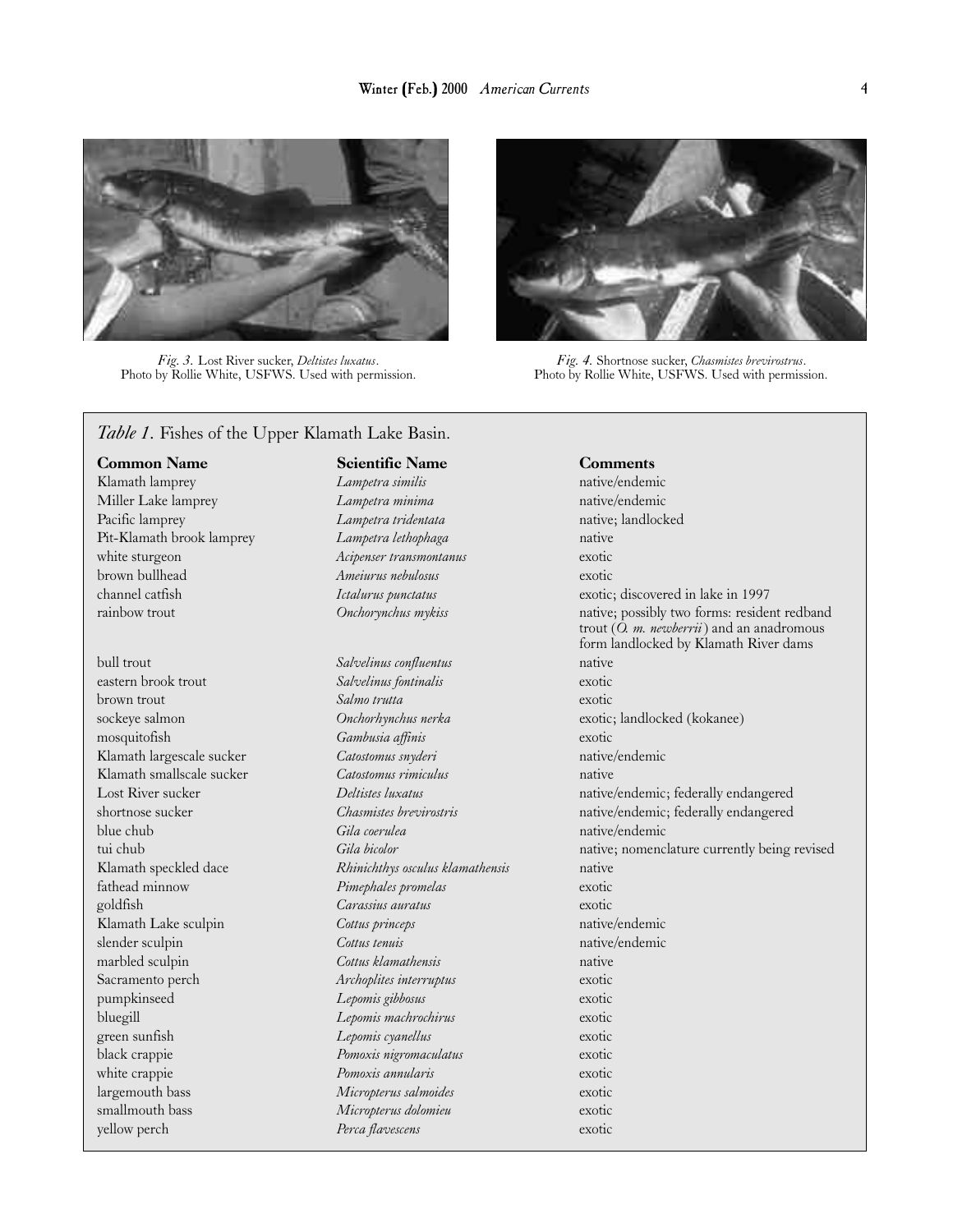

*Fig. 5.* Redband trout, *Onchorynchus mykiss newberrii*. Photo by Jay DeLong.

*P.M. Air at 9 P.M. 59°. The Klamath River flows in sight of this camp—across a field to the south."* 

(B.W. Evermann, July 16, 1897)

Evermann didn't look for fish in this dusty area on the south end of Upper Klamath Lake just west Klamath Falls. He spent his time collecting reptiles and amphibians. We, however, looked for fish. The site where Spencer Creek flows into the Klamath River is now impounded as J.C. Boyle Reservoir, one of the many impoundments throughout the basin that were absent in Evermann's day. These impoundments have had significant impacts on the fishes of the river. Salmon and steelhead were once common in the Klamath Basin; an observer in 1850 noted that the Klamath River was so choked by salmon that settlers sometimes had difficulties coaxing their horses to ford it. There are presently no anadromous fish in Upper Klamath Lake Basin. Three dams built on the Klamath River, plus a fish wheel built by the U.S. Fish Commission across the river (designed to harvest salmon for hatchery broodstock), exterminated runs of chinook salmon, coho salmon, and steelhead.

We first sampled a small tributary to the reservoir with a dipnet, finding Sacramento perch, Klamath speckled dace (cover, top photo), redband trout (Fig. 5), fathead minnows, and a juvenile Klamath smallscale sucker or Klamath largescale sucker. A myriad of colorful dragonflies and mountain bluebirds entertained us as we collected under the hot July sun.

We then traveled the short distance to the swift and shallow Spencer Creek, where we used a seine and dipnet to collect redband trout, Klamath lampreys, speckled dace, and fathead minnows. We found the lamprey and dace by seining the swiftest riffles; the trout and fathead minnows were collected in slower, deeper water, and near undercut banks. Dan accidentally demonstrated the effectiveness of a lamprey's mouth parts with the tip of his finger as he tried to position the uncooperative fish for a photo (Fig. 6). Ouch! We found fathead minnows almost everywhere we went during our travels. They are a relative newcomer to the basin, and were certainly introduced through the release of fishing bait.

# Site 2. Lost River

*"About 10 miles from Klamath Falls we came upon Lost River which we followed up to Olene. It is a considerable stream having* its source in Clear Lake and, after flowing about 80 mi. loses itself in Tule Lake. At Olene it is about 30 feet wide and two to six feet *deep. Most of the water in it now really comes from larger springs at Bonanza, 12 miles from Olene. The water is blueish and had a temp. of 67˚ at 7 P. M. The bottom is of mud and rocks and a good deal of Anacharis grows in the shallows. Mr. Hay and I reached Olene at 3 P. M. and seined some until the other wagon came up. Got the following: Chub Rutilus - common, Agosia - not so, Cottus common. The blobs were particularly fine. The trout here are said to be very fine. Fished with spinner quite a while for trout but got none."* (B.W. Evermann, July 18, 1897)

As we drove to the Lost River we passed through a complex canal system in the agricultural area east of the lake. Farmers use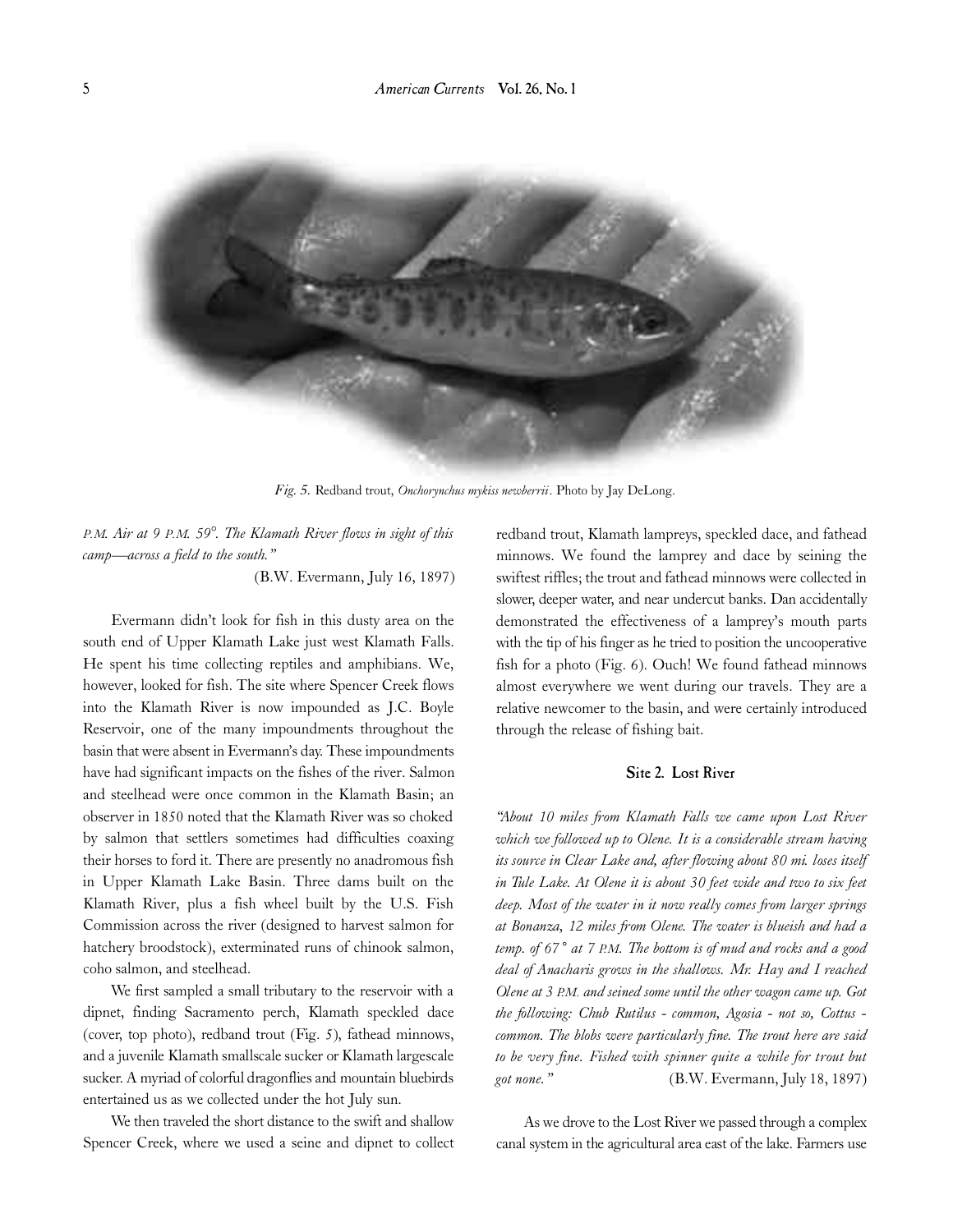

*Fig. 6.* Klamath lamprey, *Lampetra similis*. Photo by Jay DeLong.

the water flowing through their canal section to flood their fields, an irrigation method used since the early 1900s. They simply stop the flow in their canal section until the water breaches the banks and flows into their fields. This method is preferred by many farmers because they claim spray irrigation is wasteful. One problem with flood irrigation occurs when the fields are over-irrigated and the runoff returns sediment and chemicals to the canal, and subsequently to the lake or its tributaries.

We used fishing gear to sample the muddy, sluggish Lost River. In a river once known for its fine trout, we caught yellow perch, largemouth bass, pumpkinseed sunfish, and tui chub (Evermann's "Chub Rutilus"). We didn't collect any of Evermann's "Agosia" (Klamath speckled dace), "blobs" (sculpins), or trout. The river's flow was very slow, the bottom sediments were mud and silt, and there was an abundance of aquatic vegetation and floating algal mats. The introduced exotic fishes like the perch and sunfishes are thought to contribute to the basin's declining sucker populations through competition with, or predation upon, suckers and their larvae. In addition, the piscivorous channel catfish was discovered in Upper Klamath Lake the same year we visited.

We fished under the starry sky until well after dark and were fortunate to watch a barn owl fly over our heads. We had listened to the owl calling in a large oak for an hour without knowing what it was. Also fishing nearby were a great heron and a black-crowned night heron. We returned to our motel in time to enjoy a 4th of July fireworks display over the waters of Upper Klamath Lake.

# Site 3. Upper Klamath Lake

*". . . we drove on 4 1/2 miles to Klamath Falls which we reached at 4 P.M. The road here is nearly north and south to the east. Klamath River is in view and when we neared town the little lake (or widening of the river) was in view. Captain O. Applegate says this is properly called Ewauna Lake, meaning the 'bend' or 'elbow.' On it we saw several white pelicans. Crossed the river in the town just above L. Ewauna and made camp . . ."* 

(B.W. Evermann, July 17, 1897)

Ewauna Lake, a wide spot on the Klamath River at the edge of Klamath Falls, was located near our motel. From here we could see white pelicans on the lake. We began our second day of exploration at the lake itself and visited several springs where suckers and chubs spawn in the spring. We tried to visualize the lake as it appeared 100 years ago, before the wetlands were drained and filled. In 1879, E.D. Cope noted that the Lost River sucker "ascends the streams in thousands in the spring, and is taken and dried in great numbers by the Klamath and Modoc Indians"; in 1884, he noted that Upper Klamath Lake sustained "a great population of fishes." C.H. Gilbert wrote in 1897 that the Lost River sucker was "the most important food-fish of the Klamath Lake region," and that spring sucker runs occurred "in incredible numbers." Sucker runs were so numerous that a cannery was established on the Lost River. Several other commercial operations processed suckers into oil, dried fish, and other products. Early settlers ate the suckers and also used them for hog feed and fertilizer.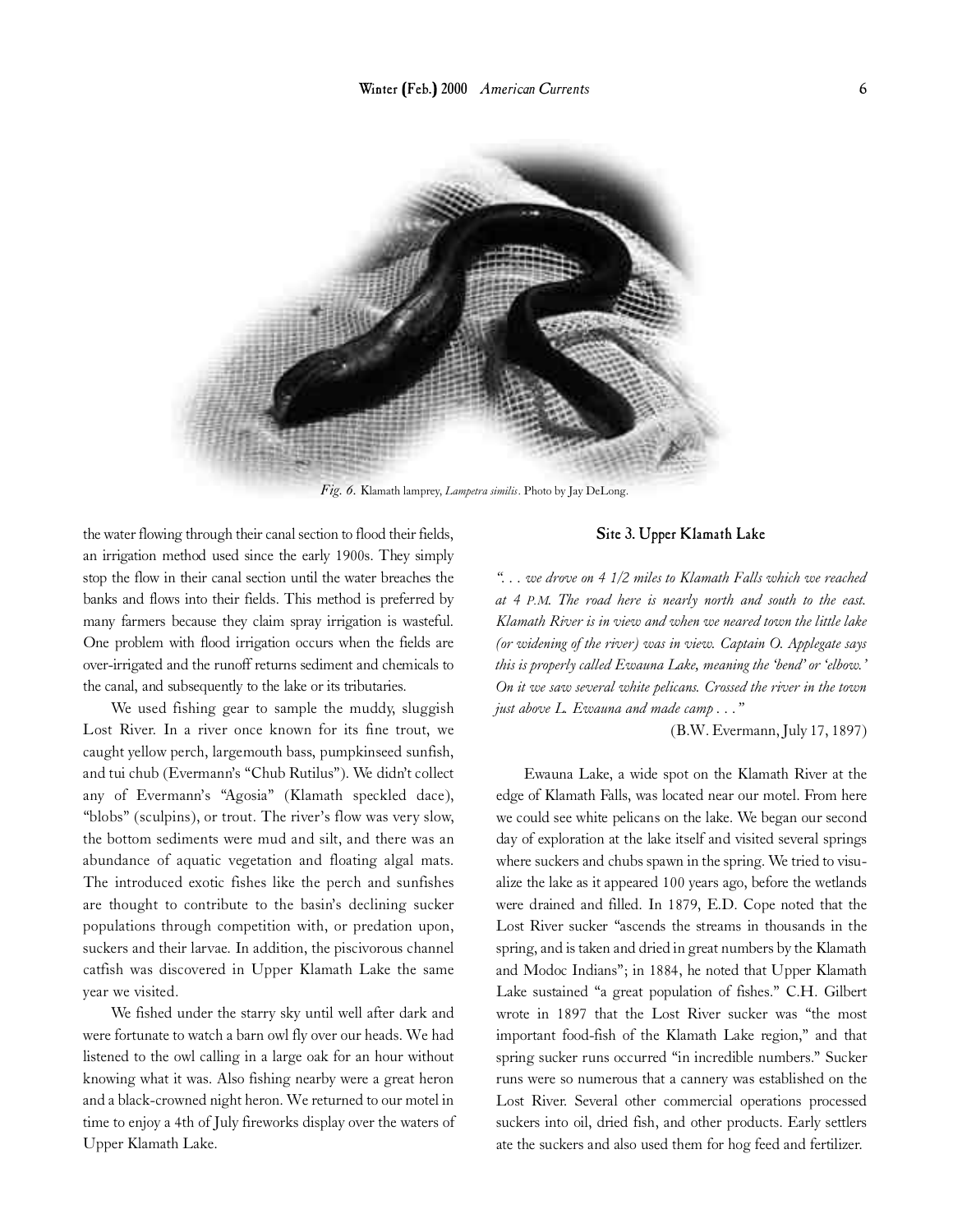

*Fig. 7.* Blue chub juveniles, *Gila coerulea*. These fish grow to 16 in (41 cm). Photo by Jay DeLong.

One historically-significant spring-fed wetland on the east side of the lake is now Hagelstein Park. Its water outflow has been reduced to a small channel. We watched yellow-bellied marmots scampering over dry ground where suckers once spawned by the thousands. Further north, we visited Sucker Springs, now reduced to a 50-foot long creek emerging from a culvert. Its short trip to the water was over rip rap and boulders, not the gravel that suckers need to spawn. Amazingly, some suckers, as well as blue chubs, still spawn there, but in low numbers, and their offspring survive poorly.

We sampled a spot on the shore of the lake called Modoc Point with a seine, collecting tui chubs (cover, bottom photo), blue chubs (Fig. 7), marbled sculpins, yellow perch, and fathead minnows. The water was full of suspended blue-green algae that looked like grass clippings, and it clogged our seine and made dragging the seine rather arduous. We tried fishing for trout or large chubs with fishing gear, but quickly gave up because the wind was strong and the water surface was quite choppy. Western grebes and white pelicans fished in the lake along with us, and Norm saw a grebe capture a lamprey.

We found a dead juvenile shortnose sucker floating against the shore. Dan explained that occasional massive kills of this endangered fish occur due to poor water quality. Water quality degradation in the Upper Klamath Lake watershed has led to large-scale fish kills related to algal bloom cycles in the lake . This has probably always been a problem, even prior to farming and ranching in the area. The source of the lake's nutrients was the basin's volcanic soils. Heavy spring runoffs increased sediment loads in the lake, and wind blowing across its surface created water quality problems by stirring up the sediments that had settled to the bottom. Many people believe that the lake's demise has been accelerated by farming and ranching practices. Studies that examined return flows from pastures along the heavily ranched Wood River Valley revealed phosphorous levels seven to ten times higher than the river's water.

# Site 4. Williamson River

*"Williamson River, the principal stream flowing into Upper Klamath Lake, is of considerable size and much importance in its relations to the fishes of the lake . . .It flows before entering the lake through a low, flat, marshy plain covered with tules and swamp grass. On the banks of the river is a rich growth of willows. The current is very moderate. We rowed about 2 miles or more up the*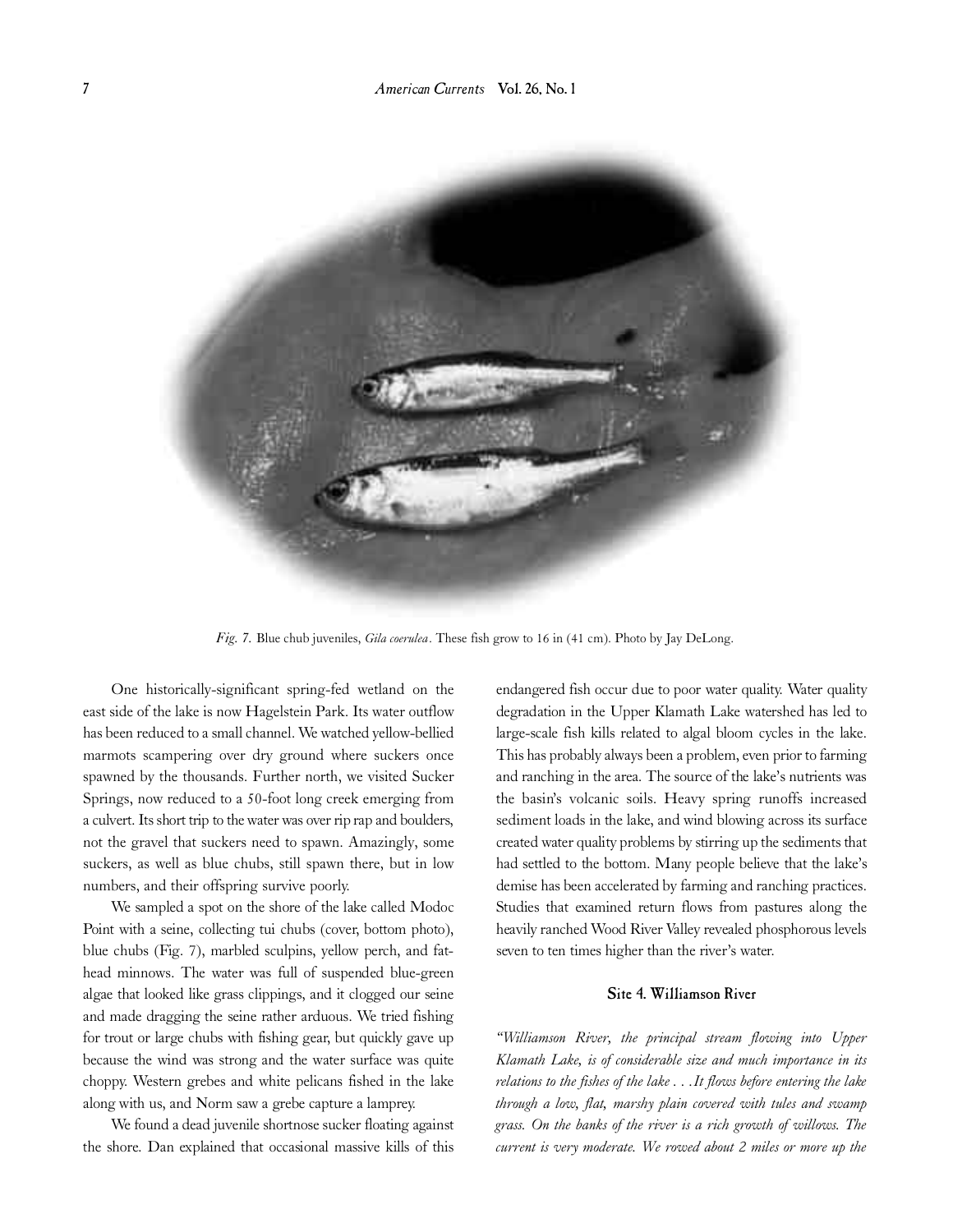*river and noticed no important change in it. The water in the river was very dark, evidently stained to some extent by vegetation."* (Evermann and Meek, 1897)

*"Good camping place on creek inside an Indian's fenced field between his deserted house and creek. Creek a fine stream 25 to 35 feet wide, 4 to 5 foot depth and 1 1/2 foot current. Said to have plenty fine trout. Some people we saw called this the Williamson River, which it may be.*" (B.W. Evermann, August 8, 1897)

Water manipulations in the Williamson drainage are representative of those that threaten Lost River and shortnose suckers with extinction throughout the Klamath Basin. The upper basin is agricultural land. The lower river is channelized, which negatively affects larval survival by reducing rearing and refuge habitat. The construction in 1914-1918 of the Sprague River Dam on the Williamson's largest tributary eliminated 95 percent of potential spawning areas for Lost River suckers and shortnose suckers in the Sprague River drainage. Throughout the Klamath Basin, historic ranges of Lost River and shortnose suckers have been fragmented by such dams, instream diversion structures, and irrigation canals. Because habitat fragmentation limits or prevents genetic interchange among populations, extinction can result as genetic diversity decreases and populations become more susceptible to environmental change. Significant losses to the gene pool of the Lost River sucker may have already occurred with the disappearance of entire stocks and drastic reductions in other populations. In addition, extensive hybridization between Lost River, shortnose, and Klamath largescale suckers has been documented.

We walked a mile along the slow, dark river to a site called Kirk's Canyon, where we found one of the most idyllic spots any of us had ever seen. Though we knew of the river's altered state, we felt fthat we were seeing the area as Evermann and Meek had seen it a century before. Steep rock walls paralleled the meandering river's 300-foot wide valley. The dusty sagebrush desert was gone and we found ourselves in a lush, green valley colored by a multitude of wildflowers. The river in the canyon was shallow and easily sampled with dipnets and seines. The water was tannin-stained, and the substrate was as dark as it had appeared to Meek those many years before. The speckled dace we collected were dark-colored as well. We also collected slender sculpin, tui chub, redband trout and the ubiquitous fathead minnow.

The only unpleasant aspect of this site was the mosquito assault. Before hiking in to the canyon area we all applied insect repellent, but it was so hot that we perspired it off. After a painful mile-long trek back to our cars, and back into the desert, we heard the howls of coyotes. We stood listening to them as the sun set on another eventful day and the air turned suddenly chilly.

# Site 5. Klamath Marsh

*"Cold night, nearly froze. Got started at 8:30 drove down a creek to Billy Balls' (about 3 miles) then across his meadow to a yellow pine ridge and to Kellogg's (Indian) about 8 miles (Indian said 2 1/2!!) where took lunch, then across his meadow and into a yellow pine forest, partially along edge of Klamath Marsh, then through woods and down to the marsh again where we camped. Across the marsh we saw Mt. Scott and Mt. Theilson though the air was very hazy. Mt. Scott has good deal snow. Mt. Theilson none—too sharp. Klamath Marsh is a wonderful one, large, full of reeds, water-lilies, tules, etc. Waterbirds common . . .Our camp tonight is a splendid one in all regards except the swamp water."*

(B.W. Evermann, August 9, 1897)

Klamath Marsh, located 20 miles north of the lake, was our last stop. In his diary, Evermann sketched (literally) a marsh that no longer exists. The size of the marsh has been reduced over 80 percent, and the only evidence that a marsh once existed in places is the absence of trees. Up to 80 percent of Pacific Flyway birds use the area during their migrations, and at one time the Klamath Basin provided vital nesting habitat for the six million waterfowl that gathered there in the spring, as well as habitat for colonial nesting pelicans, cormorants, egrets, and herons. There were so many birds that the Klamath Indians made blankets from the feathers. In 1908, the marsh's importance was officially recognized when President Theodore Roosevelt established the Lower Klamath National Wildlife Refuge in southern Oregon and northern California as the nation's first wildlife refuge established specifically for waterfowl.

Six national wildlife refuges now protect some of the most critical wildlife habitats still found in the Klamath Lake Basin. The remnants of Klamath Marsh are now protected as the Klamath Forest National Wildlife Refuge. These six refuges have been degraded by poor water quality, greatly reduced water quantity, and thousands of acres of fertilizerand pesticide-intensive commercial agriculture within their borders. More than 11,000 acres of the Lower Klamath National Wildlife Refuge are planted in potatoes, onions, sugar beets, alfalfa, and other crops. The U.S. Fish and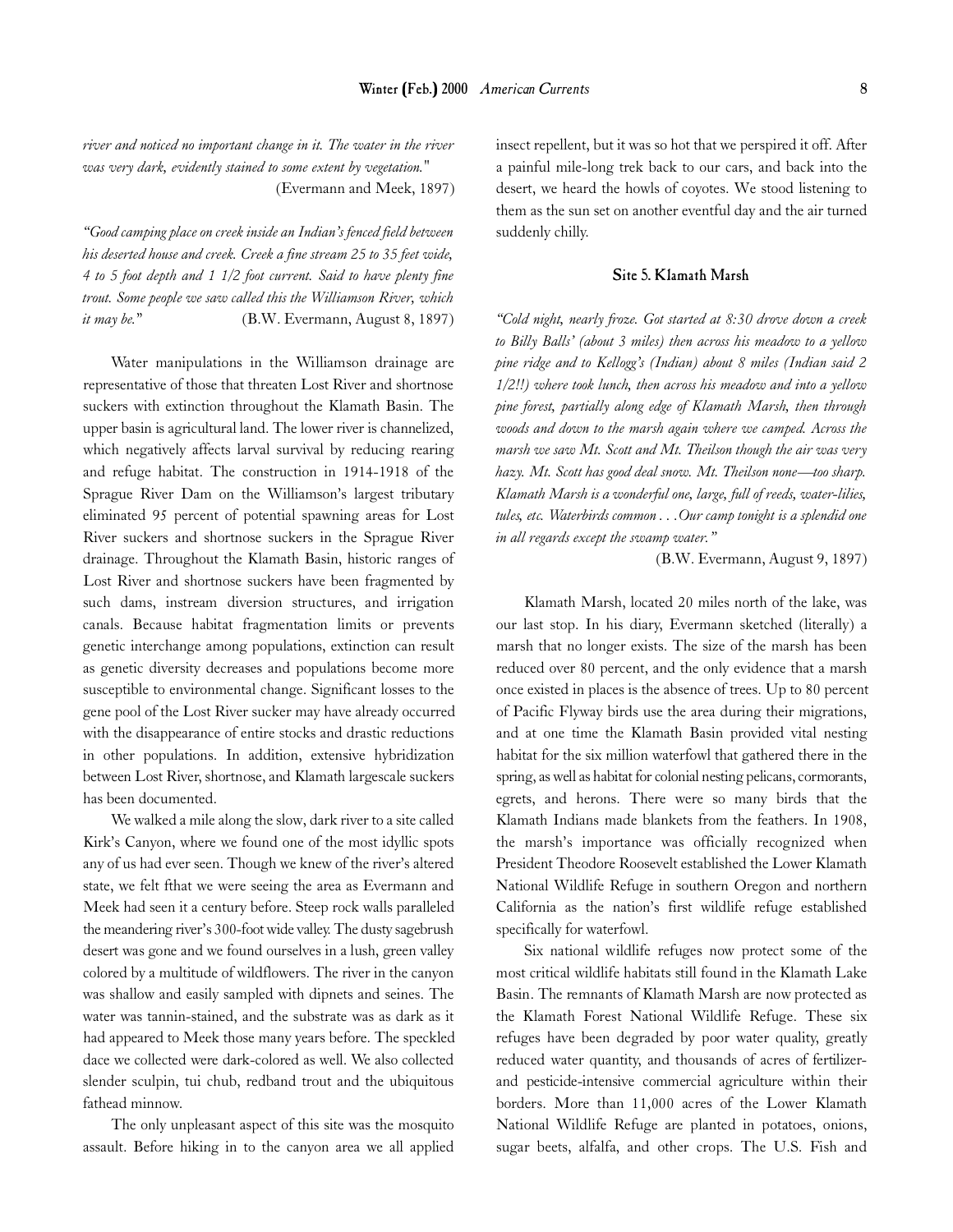

*Fig. 7.* B.W. Evermann in the field, just outside of Crater Lake, Oregon, 1896. Note the 1890s-style field "uniform"—suit, Panama hat, and hobnailed boots. Courtesy of Evermann Collection, Special Collections, California Academy of Sciences.

Wildlife Service estimates that one million birds use the Lower Klamath Refuge during the fall migration. Such a high concentration of birds in greatly reduced wetland areas is not always healthy, and avian botulism and cholera outbreaks claim 20,000 to 50,000 birds each year.

We didn't look for fish here. Among the "waterbirds" we saw were bald eagles, sandhill cranes, Canada geese, doublecrested cormorants, Barrow's goldeneyes, a black-crowned night heron, Caspian terns, and black terns. Mule deer and pronghorn roamed the area.

Here we parted company with Louise. She drove to Eugene to visit friends while the rest of us headed north. We returned to our homes well after dark on the fourth day of our adventure through time in southern Oregon.

# Closing Thoughts

I hope you enjoyed my brief account of our trip. I'm sure each of us has our favorite memories. Even the not-so-favorite parts (the constant heat, dust, sunburn, little sleep, truck stop food, and mosquitoes) made the experience a memorable one. We enjoyed other activities there, too: digging for fish fossils in the exposed Lake Modoc sediments of a gravel quarry, hunting lizards and snakes in the desert, trout fishing, and visiting a spring gushing from between huge boulders with water much too cold to wade in—even in July in the desert!

Like many, many other areas across the continent, the Klamath Basin is a national treasure that should be preserved. But that wasn't the prevailing view 100 years ago.